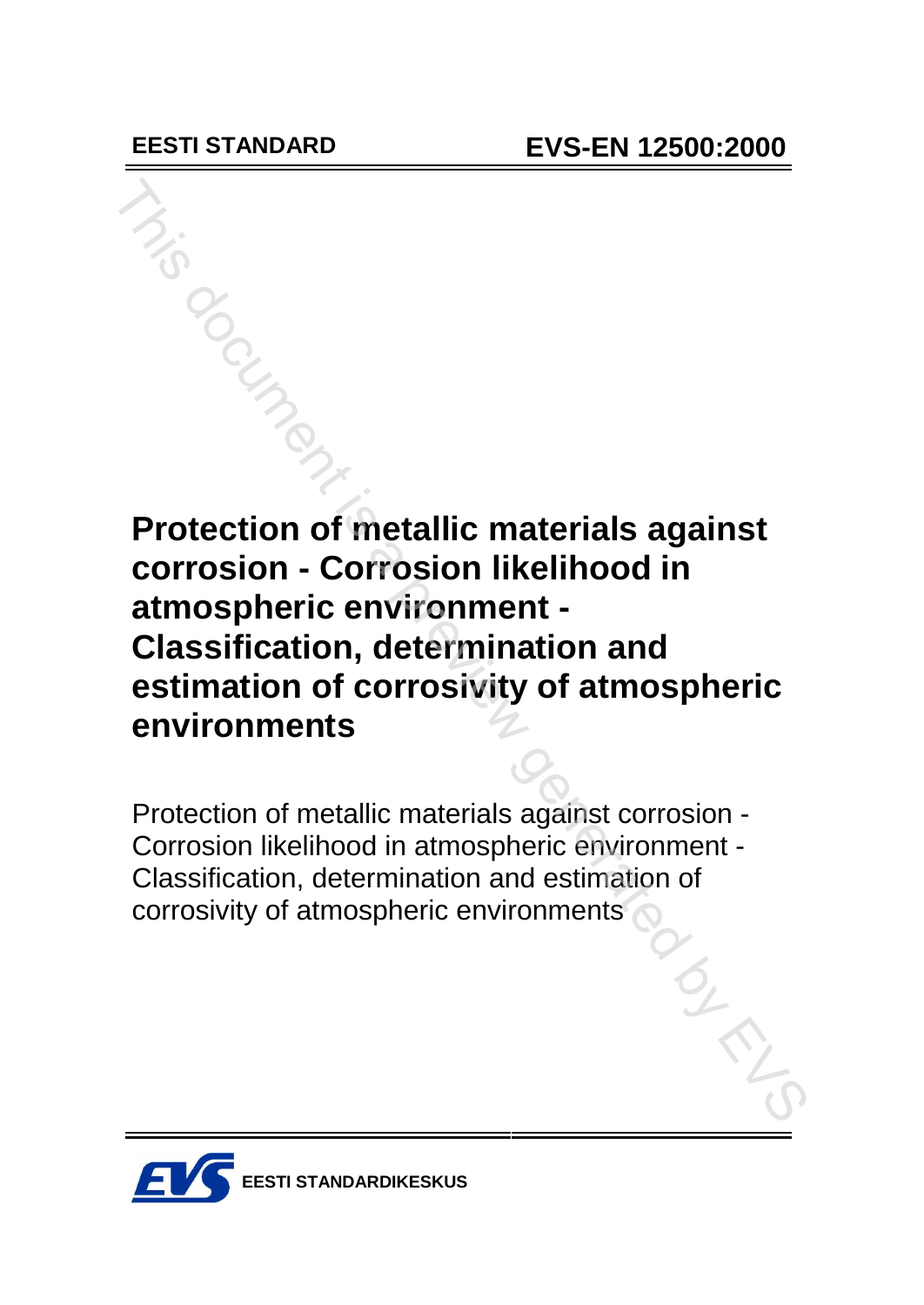#### **EESTI STANDARDI EESS'NA NATIONAL FOREWORD**

|  | Käesolev Eesti standard EVS-EN                                                      | This Estonian standard EVS-EN                                                       |  |
|--|-------------------------------------------------------------------------------------|-------------------------------------------------------------------------------------|--|
|  | 12500:2000 sisaldab Euroopa standardi                                               | 12500:2000 consists of the English text of                                          |  |
|  | EN 12500:2000 ingliskeelset teksti.                                                 | the European standard EN 12500:2000.                                                |  |
|  |                                                                                     |                                                                                     |  |
|  | Käesolev dokument on jõustatud                                                      | This document is endorsed on 15.11.2000                                             |  |
|  | 15.11.2000 ja selle kohta on avaldatud                                              | with the notification being published in the                                        |  |
|  | teade Eesti standardiorganisatsiooni                                                | official publication of the Estonian national                                       |  |
|  | ametlikus väljaandes.                                                               | standardisation organisation.                                                       |  |
|  |                                                                                     |                                                                                     |  |
|  | Standard on kättesaadav Eesti                                                       | The standard is available from Estonian                                             |  |
|  | standardiorganisatsioonist.                                                         | standardisation organisation.                                                       |  |
|  |                                                                                     |                                                                                     |  |
|  |                                                                                     |                                                                                     |  |
|  |                                                                                     |                                                                                     |  |
|  | Käsitlusala:                                                                        | Scope:                                                                              |  |
|  | This European standard establishes a                                                | This European standard establishes a                                                |  |
|  | classification system for the corrosivity of                                        | classification system for the corrosivity of                                        |  |
|  | atmospheric environment. It defines                                                 | atmospheric environment. It defines                                                 |  |
|  | corrosivity categories of the athmospheric                                          | corrosivity categories of the athmospheric                                          |  |
|  | environments taking into account ISO                                                | environments taking into account ISO                                                |  |
|  | 9223; describes the determination of                                                | 9223; describes the determination of                                                |  |
|  | corrosivity based on assessment of mass                                             | corrosivity based on assessment of mass                                             |  |
|  | loss of standard specimens after the first                                          | loss of standard specimens after the first                                          |  |
|  | year of exposure; can be used to estimate                                           | year of exposure; can be used to estimate                                           |  |
|  | the corrosivity of an environment based                                             | the corrosivity of an environment based                                             |  |
|  | on knowledge of local conditions or of<br>specific data that characterize the local | on knowledge of local conditions or of<br>specific data that characterize the local |  |

**ICS** 77.060

conditions, where it is not possible to make an experimental determination.

**Vıtmesınad:**

Tagacion de Criment

conditions, where it is not possible to make an experimental determination.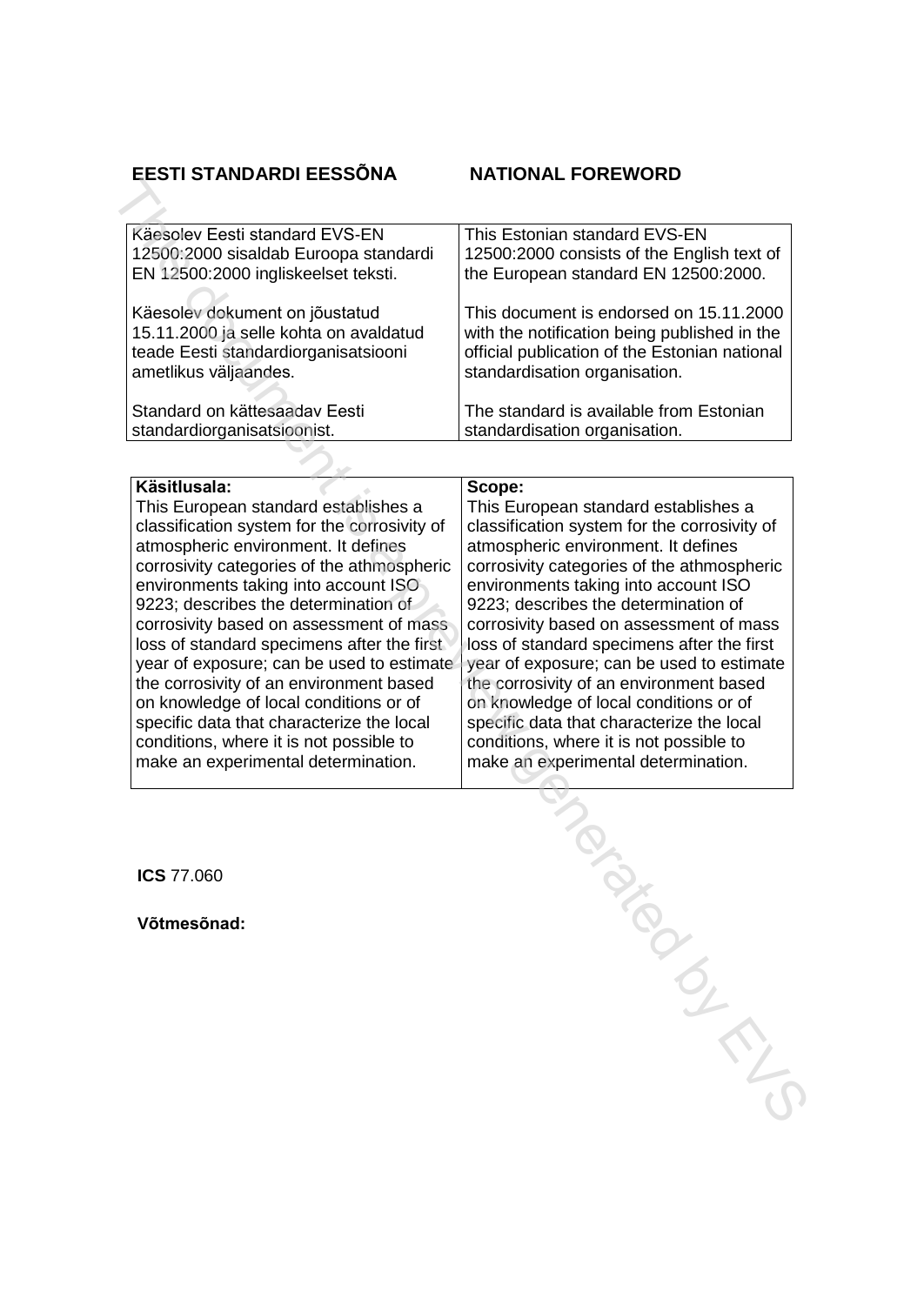## EN 12500

### **EUROPEAN STANDARD** NORME EUROPÉENNE **EUROPÄISCHE NORM**

ICS 77.060

#### **English version**

Protection of metallic materials against corrosion Corrosion likelihood in atmospheric environment Classification, determination and estimation of corrosivity of atmospheric environments English version<br>
Correction of metalling metalling against correction<br>
Correction II (kellihood in a throuspheric environment<br>
Cassification, determination and estimation of correctivity of<br>
Protection des materials metal

Protection des matériaux métalliques contre la corrosion – Risque de corrosion dans un environnement atmosphérique – Classification, détermination et appréciation de la corrosivité des environnements atmosphériques

Korrosionsschutz metallischer Werkstoffe – Korrosionswahrscheinlichkeit in einer atmosphärischen Umgebung – Einteilung, Bestimmung und Abschätzung der Korrosivität von atmosphärischen Umgebungen

This European Standard was approved by CEN on 2000-05-12.

CEN members are bound to comply with the CEN/CENELEC Internal Regulations which stipulate the conditions for giving this European Standard the status of a national standard without any alteration.

Up-to-date lists and bibliographical references concerning such national standards may be obtained on application to the Central Secretariat or to any CEN member.

The European Standards exist in three official versions (English, French, German). A version in any other language made by translation under the responsibility of a CEN member into its own language and notified to the Central Secretariat has the same status as the official versions.

CEN members are the national standards bodies of Austria, Belgium, the Czech Republic, Denmark, Finland, France, Germany, Greece, Iceland, Ireland, Italy, Luxembourg, the Netherlands, Norway, Portugal, Spain, Sweden, Switzerland, and the United Kingdom.



European Committee for Standardization Comité Européen de Normalisation Europäisches Komitee für Normung

**Central Secretariat: rue de Stassart 36, B-1050 Brussels**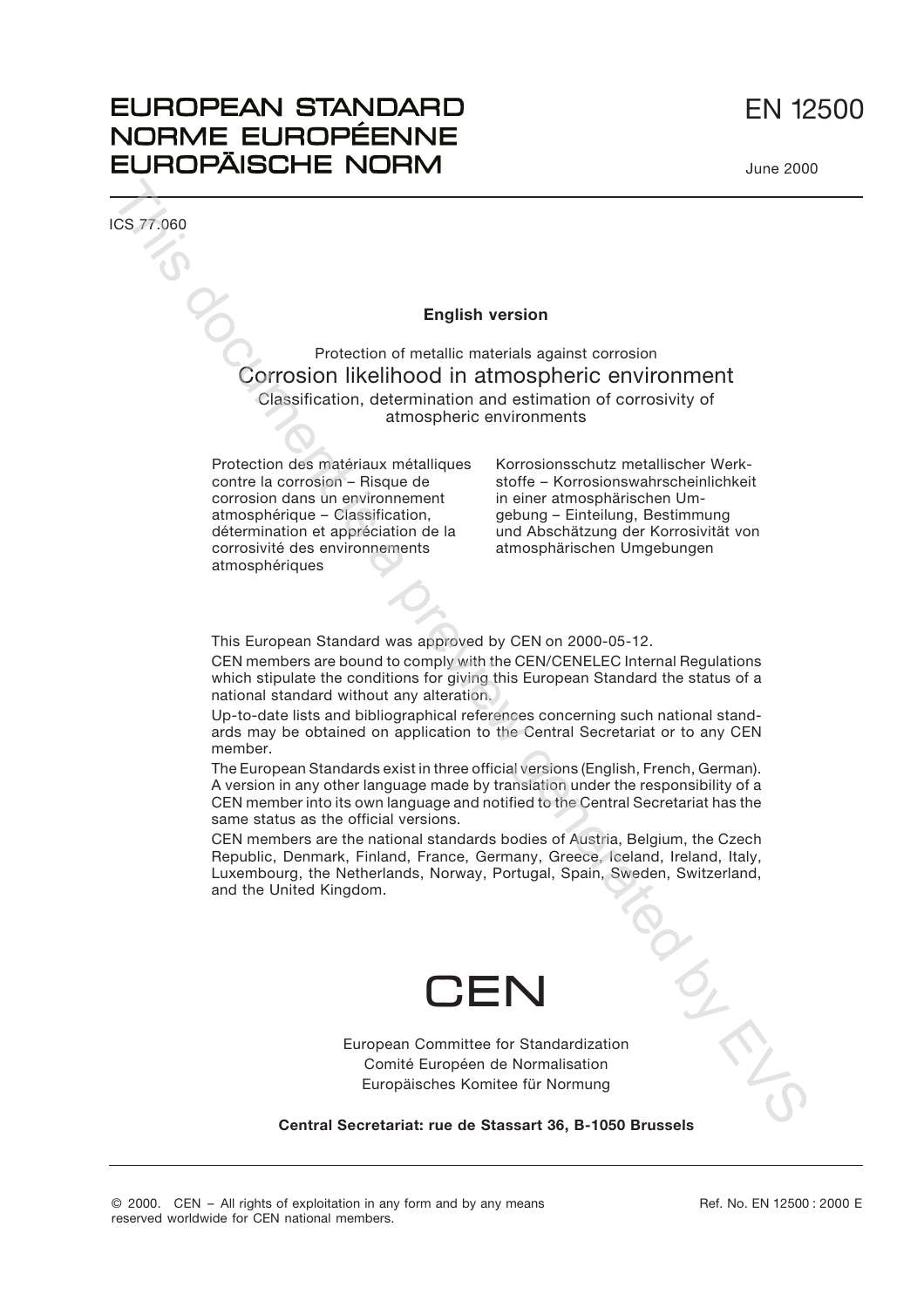### **Contents**

| 1                                                                                                  |                                                                                                                                                                                                                                      |                |  |
|----------------------------------------------------------------------------------------------------|--------------------------------------------------------------------------------------------------------------------------------------------------------------------------------------------------------------------------------------|----------------|--|
| $\mathbf{2}$                                                                                       |                                                                                                                                                                                                                                      |                |  |
| 3                                                                                                  |                                                                                                                                                                                                                                      |                |  |
| 3.1                                                                                                |                                                                                                                                                                                                                                      |                |  |
| 3.2                                                                                                |                                                                                                                                                                                                                                      |                |  |
| 3.3                                                                                                |                                                                                                                                                                                                                                      |                |  |
| 3.4                                                                                                | category of location <b>Decretion</b> 2001 2004 5                                                                                                                                                                                    |                |  |
| 3.5                                                                                                |                                                                                                                                                                                                                                      |                |  |
| 4                                                                                                  |                                                                                                                                                                                                                                      |                |  |
| 5                                                                                                  |                                                                                                                                                                                                                                      |                |  |
| 6                                                                                                  |                                                                                                                                                                                                                                      |                |  |
| 6.1                                                                                                |                                                                                                                                                                                                                                      |                |  |
| 6.2                                                                                                |                                                                                                                                                                                                                                      |                |  |
| 6.3                                                                                                |                                                                                                                                                                                                                                      |                |  |
| 6.4                                                                                                |                                                                                                                                                                                                                                      |                |  |
| 6.4.1                                                                                              | <u>the second contract of the second contract of the second contract of the second contract of the second contract of the second contract of the second contract of the second contract of the second contract of the second con</u> |                |  |
| 6.4.2                                                                                              |                                                                                                                                                                                                                                      | $\overline{7}$ |  |
| 6.4.3                                                                                              |                                                                                                                                                                                                                                      |                |  |
| Annex A (normative) Description of standard specimens and exposure conditions for determination of |                                                                                                                                                                                                                                      |                |  |
|                                                                                                    | Annex B (normative) Chemical cleaning procedures for removal of corrosion products (in accordance with                                                                                                                               | - 9            |  |
|                                                                                                    | Annex C (informative) Correspondence between the mass loss per unit surface area and the thickness loss                                                                                                                              |                |  |
|                                                                                                    | Annex D (informative) Calculated time of wetness and selected climatological characteristics of the                                                                                                                                  |                |  |
|                                                                                                    | Annex E (informative) Description of typical atmospheric environments related to the estimation of                                                                                                                                   |                |  |
|                                                                                                    |                                                                                                                                                                                                                                      | 14             |  |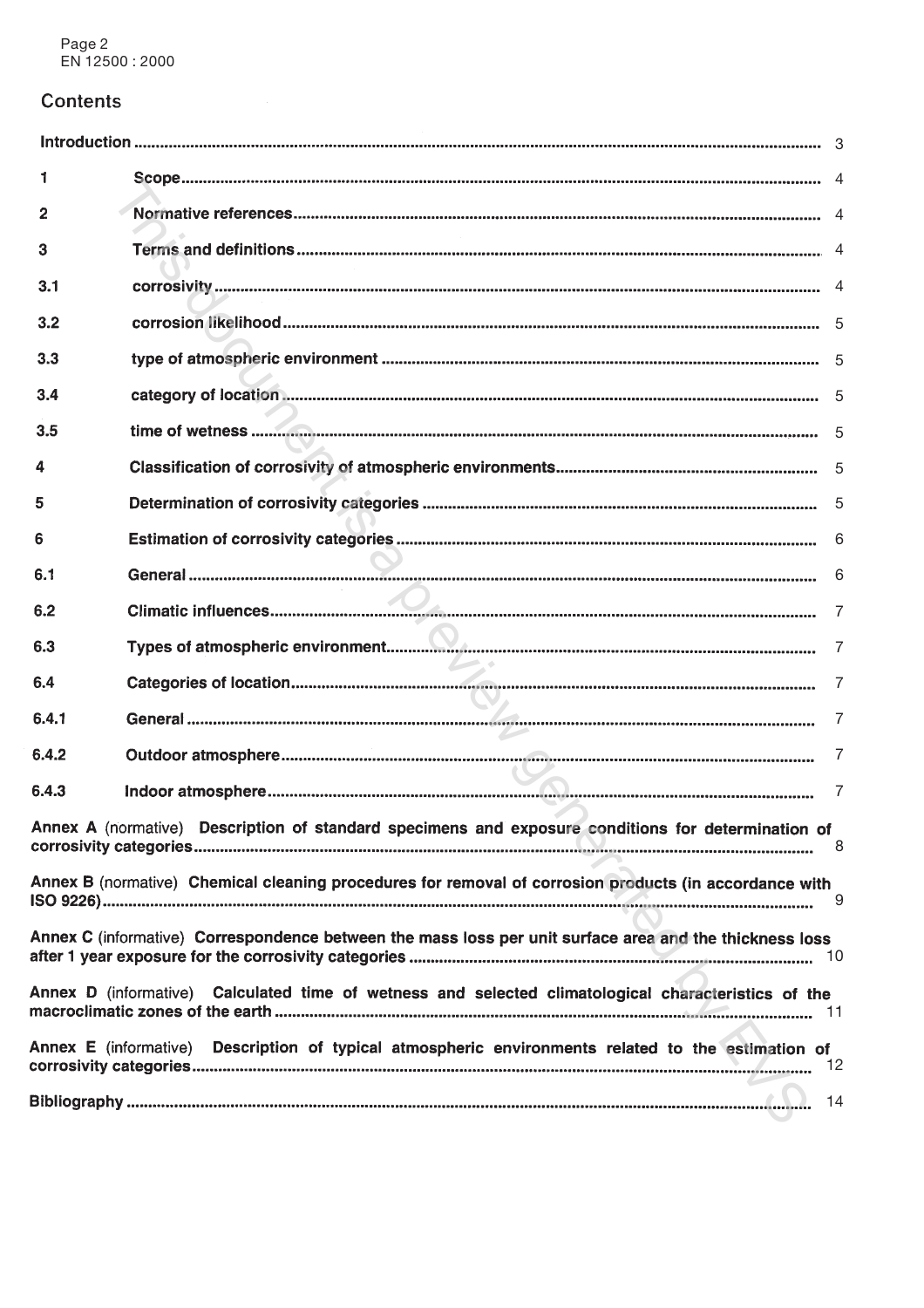#### **Foreword**

This European Standard has been prepared by Technical Committee CEN/TC 262 "Metallic and other inorganic coatings", the secretariat of which is held by BSI.

- 
- 
- 
- 

European Standard shell be given the status of a national eladeatic, ether by positivation of an identical<br>endocument at the latest by December 2000, and continuiting national standards death of which are the more than ide